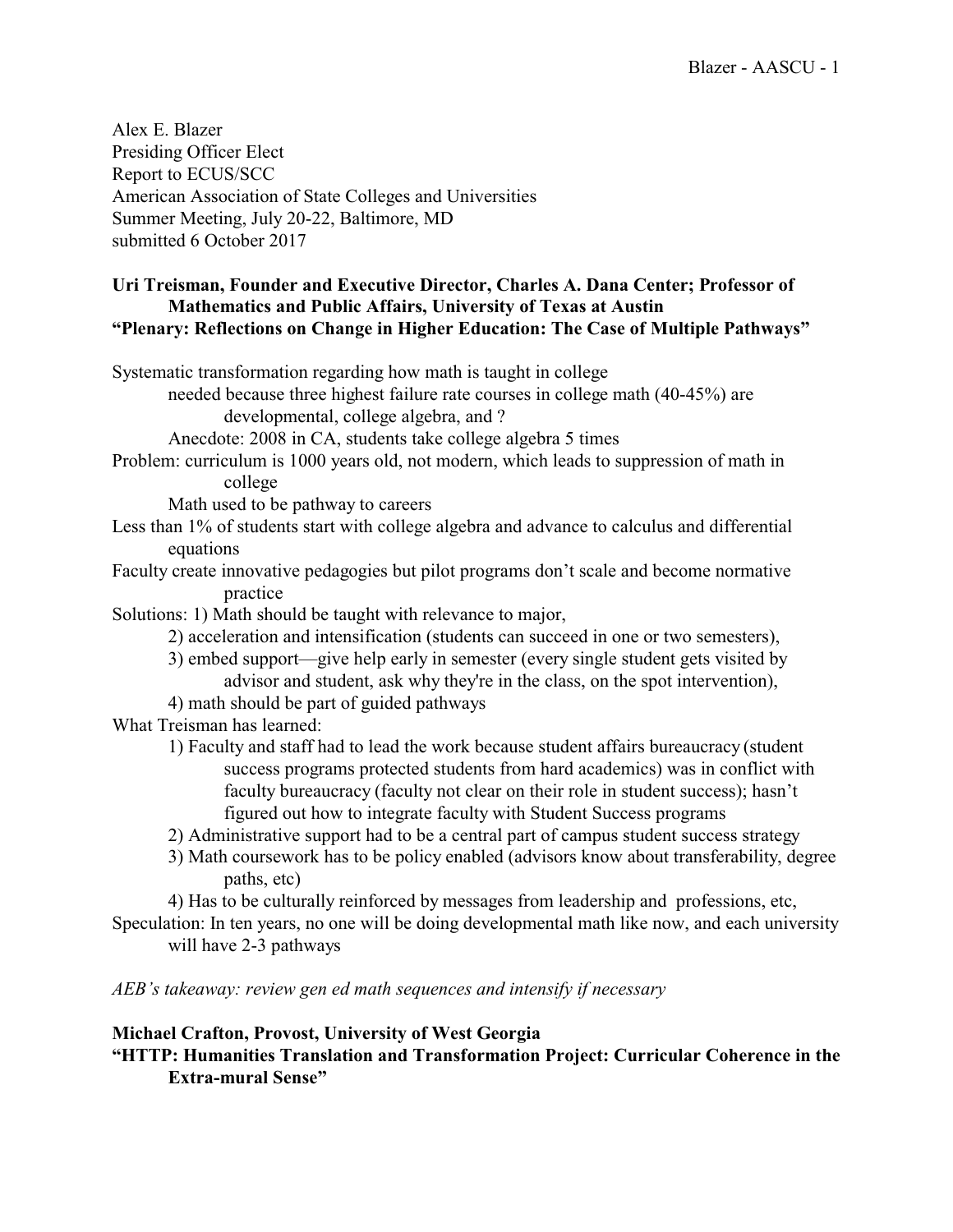Fundamental issue for college is the vocationalizing of all degrees

Current problem: humanities majors drop, less than 12% in 2015, lowest ever (even more than

drop after Vietnam War and after Great Recession)

Tracking Problem: Second majors not captured in the data

Humanities is service department but continually pressured about majors

Possible solutions:

Translation of liberal arts education at three levels:

1) advisors,

2) curriculum,

Identify transferable skills in existing curricula

Translate syllabus assignments to employment skills (presentation, portfolio, etc)

Additional courses or tracks added into the major (hybridizations:

Commercial editing track of English major, or business minor inside the English major)

3) career centers/employers

Broad liberal arts skills in specific industries

Signal commitment to employment outcomes

Internships get job offers and give vocabulary

Proposal: host an annual conference on this topic

Bring speakers and presentations plumbing depths of problem

Focus on workshops that provide practical

*AEB's takeaway: translate humanities skills for students, parents, employers by incorporating language into curriculum and programming*

## **Marilyn Wells, Provost & Senior Vice President for Academic Affairs, Mankato, "An Intentional Path Forward: Enhancing Curricular Coherence through an Academic Master Plan"**

Wells' school needed academic plan because can't keep adding and growing willy nilly Problem: Enrollment Plan and Facilities plan, etc not linked, Academic Affairs did not have plan.

IT and Financial Officers say they need to know how to support. Colleges have academic plans but different timelines and not given to Academic Affairs

4 Achilles heels: 1) Teaching excellence and innovation

2) Academic advising

3) Academic engagement opportunities

4) Research

Bureaucratic Confusion: Four Tasks Forces but academic degree programs plans nested in colleges

Need to update shared sense of values across academic units

Need shared vision: What do we want to be known for outside the university?

Created 10 distinctions (touchy subject because people fear if not on the list, then program cut),

Then created emerging distinction (for instance, agriculture: faculty from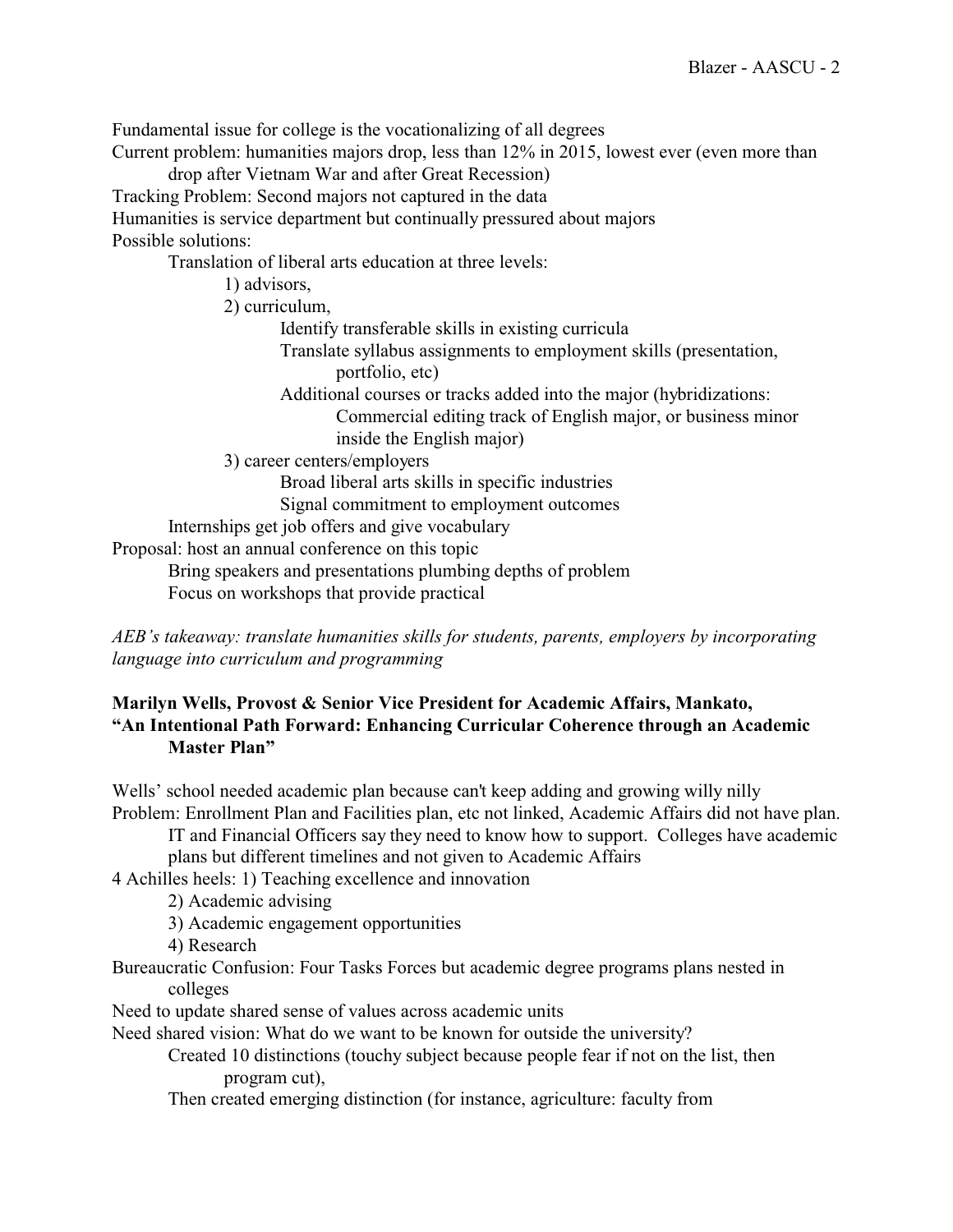departments/colleges come together for curricular coherence)

Shared annual reports from colleges with each other, so if overlap, deans and faculty can get together for curricular coherence

Share stories for external audience rather than simply shared data (How are we first, how are we best, etc.) [This is Pres. Dorman's refrain when speaking around campus] Look at curricular barriers to completion

Look at student from 0-180 degrees rather than just majors

Provost now more interested in Enrollment completion than credit hour production

*AEB's takeaway: appreciation of GCSU's recent Strategic Plan and core curriculum revision.*

## **Nancy Thomas, Director, Institute for Democracy & Higher Education, Tufts University Jen Domagal-Goldman, ADP National Manager, AASCU "Educating for the Democracy We Want, Not the One We Have"**

American Democracy Project

What would a democracy we want look like:

participatory equitable and representational educated and informed effectively governed

1000 colleges do college voter study from 2012-2016; found that students don't vote:

47% in 2012; 18% in 2014

Highest percentage by major: education

Lowest percentage by major: engineering (STEM has 20% lower voting rate than other majors)

Income and voting: 80% of high-income voters vote, compared with 50% of low-income peers Qualities of high participation voting:

- 1) social cohesion, shared responsibility among students
- 2) pervasive political discussions (faculty need to know how to lead discussions but not tolerate opinions without evidence, students need to be prepared as well); balance free expression and inclusion and academic freedom is a given
- 3) Student agency, power, and shared responsibility (new version of loca parentis: support for student responsibility)

4) Active political engagement

Recommendations

Offer FYS and have students facilitate discussions

Use election as teachable moment

Encourage faculty development in discussion-based teaching and teaching from the news Encourage and respect student activism

Civics 101 course, course in dialogue

Treat students as adults—shared responsibility for each other and institution

Use student disciplinary clubs to embed civic learning

*AEB's takeaway: Add civics/civics dialogue component to gen ed outcomes, training for*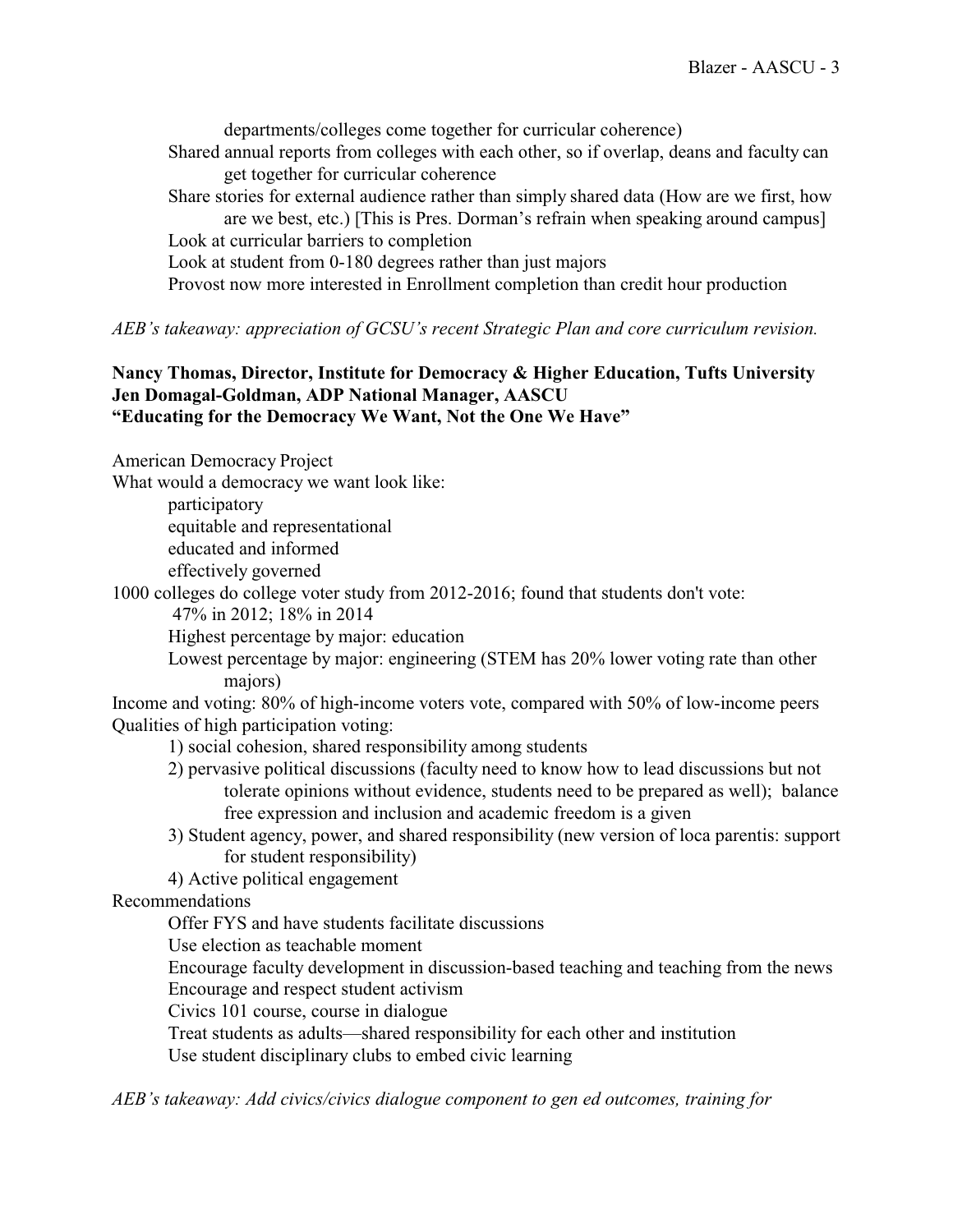*broaching and moderating political discussions in the (outr)age of Trump*

# **Charley Cosmato, Director, Center for Innovative Teaching and Learning, Radford University**

### **Andrew Wiech, Senior Engagement Consultant, Digital Measures "Demonstrating Faculty Influence on Student Success"**

Digital Measures: founded in 1999, 60 employees, 360 universities Corporate goals: capture faculty activities and promote them Radford University goals mirrored Digital Measures goals Now that have three years of reporting, ask how to strategically report/use data:

- 1) What do I need to know,
- 2) What questions am I trying to answer?
- 3) What decisions are you trying to make?
- 4) How to make it an innovative technology rather than replacement technology?
- 5) Don't let the data wag the dog. Which data points are needed to produce the reports you just described? (decisions about QEP and general ed program, and undergrad research/service learning/experiential learning),
- 6) How to track interventions and measures of student success, for instance in retention and 6-year graduation rate?

Supporting the classroom experience

Can also capture on the student involvement in research

Can also autopull student undergraduate research to market to students

## Q&A

- Q: What if faculty embellish? A: Can't patrol, but chairs would know
- Q: How demonstrate faculty influence on student success? A: Since we are loading classes in DM, then easy to see correlation with other student data like retention and 6-year graduation rate
- *AEB's takeaway: Although this was a sales pitch for Digital Measures, now that GCSU faculty used to using Digital Measures for IFRs, what things do faculty want Digital Measures to measure that will help them with student research, HIP, but without being used for performance evaluation?*
- **Michael Crafton, Provost and Vice President for Academic Affairs, University of West Georgia**
- **Andrew Koch, Chief Operating Officer, John N. Garnder Institute for Excellence in Undergraduate Education**
- **"Creating Initiative and Curricular Coherence at the University of West Georgia and Beyond: The Gateways to Completion (G2C) Nexus Project"**

How is your institution addressing gateway courses? How are you helping address initiative fatigue regarding student success initiatives? Why study gateway courses?

Conscience and justice Faculty care about them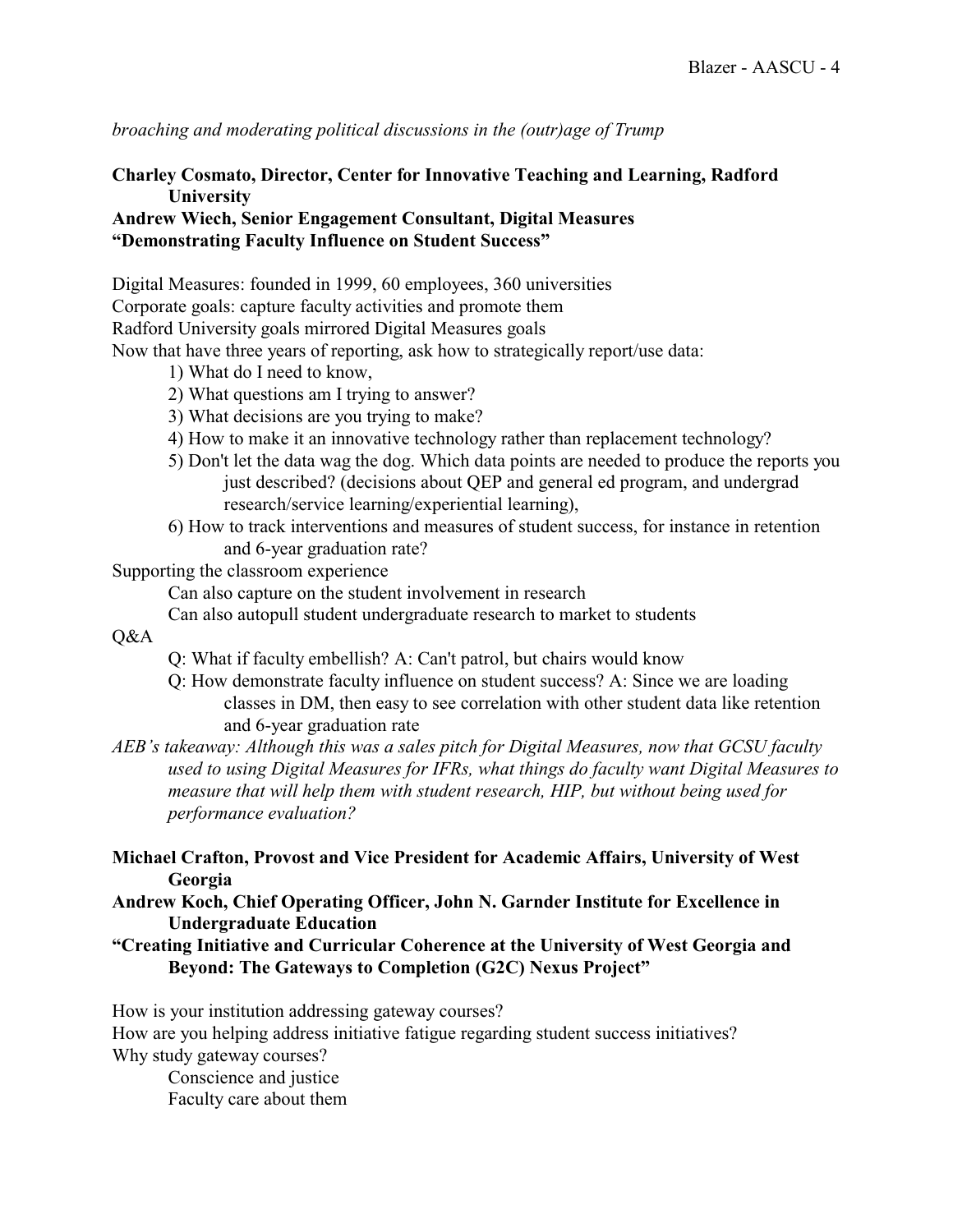Once faculty learn the evidence about gateway courses, can address the problems Learning happens there

Predictors of student success:

Color of skin and size of wallets correlates with whether or not students pass gateway course

Most at risk are undeserved students, perpetuating systemic inequity Gardner Institute is trying to make sense out of retention and student success tower of babel

(anecdote: Koch works with one institution that has 13+ student success initiatives) G2C Nexus

Gateways to completion: multi-faceted course transformation process that is focused on helping institutions gather evidence for course redesign

Degree Qualification Profile and LEAP and transparent/inclusive/etc pedagogues

*AEB's takeaway: This is a sales pitch for G2C Nexus; doesn't seem applicable to GCSU*

**Michael Willard, Faculty Director of Service Learning, California State University, Los Angeles**

**Nancy Wada-McKee, Vice President of Student Life, California State University, Los Angeles**

## **"Mind Matters Townhalls: Designing and Aligning Curriculum and Student Affairs Programming in Collaboration with Faculty and Students"**

Explanation of a civic learning requirement embedded in student success/freshman seminar, but colleges and departments own the course. Problem is that faculty/lecturers have different definitions of civics, thus led to bad outcomes (Q: did the administration consider taking this class away from faculty; A: it was a political situation, faculty had too much power) [Note how GCSU administration took advising and freshman seminar away from faculty and created professional advising]

Town Halls are a problem solving assignment in which groups created action plan to teach peers about relation of health/wellness to academic success; table coaches helped students focus on projects that are achievable and implementable (sleep ponds, wellness fair, wellness app, peer support with studying)

Civic learning faculty development module: create assignment and feedback from other faculty before finalizing the prompt

Discipline agnostic: different colleges own and teach problem solving assignment in their own way

Dissemination is key: Public purpose of knowledge

Institutional constraints as a design problem

Size of program vs cost: town halls given to about half the freshman class (need to reserve ballroom, small cost of food, need 35 good table coaches for three hours—faculty, staff, and RA's who need to be trained to facilitate deliberation and consensus building) Need institutional support

Tracking first year retention: students who took town hall vs students who took intro to higher ed course: 2-3% but not statistically significant sample yet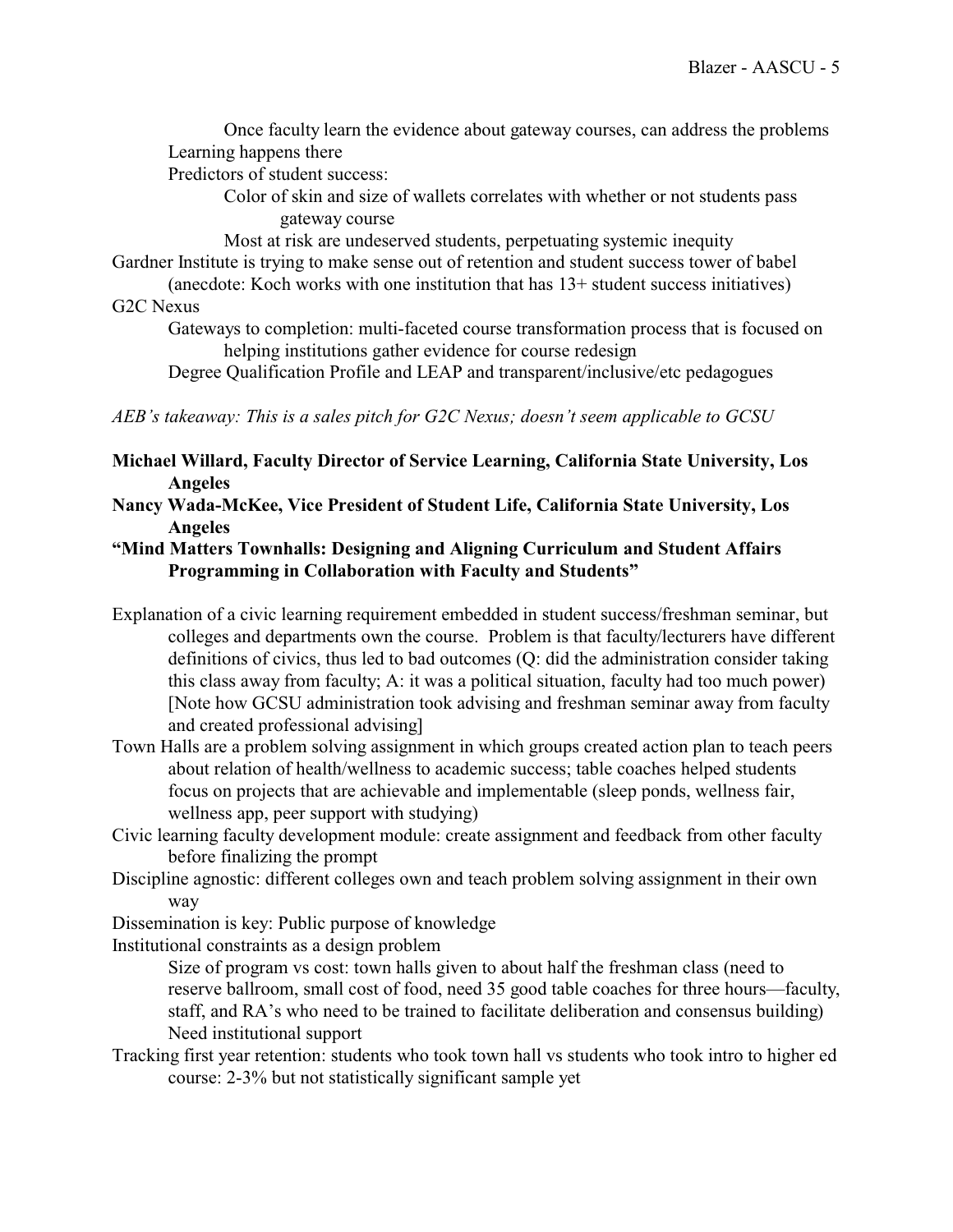*AEB's takeaway: This is one way to incorporate the civics dialogue (from the earlier presentation) into the curriculum as part of Freshman Seminar.*

**Cheryl Spector, Director, Academic First Year Experience, Cal State Northridge Patrick Bailey, Director, Student Involvement and Development, Cal State Northridge Susanna Eng-Ziskin, Chair, Department of Research, Instruction, and Outreach, Oviatt Library Cal State Northridge**

**Helen Heinrich, Director, Data and Analytics (Academic Technology), Cal State Northridge**

### **"Belonging Intervention for Faculty and Staff: Changing Hearts and Minds"**

Four strategies for making faculty and staff feel part of first year success

1) Student success campaign

Faculty put placards on door and signatures on email that say things like "I struggled my first semester of college" and "I am a first generation college student" [Why would faculty announce this kind of info to strangers? Why can't faculty just bring it up with conversations with freshman when pertinent? Speaker has lost all sense of public/private boundaries and wants to turn faculty into marketing buttons]

2) Know your students

Chairs and faculty have demographic data in school's version of D2L and Banner Who are my students? and how can they progress to degree when they change majors and achievement gap?

- LMS: Data Analytics within courses: gives instructor easy access to students data so instructor so can intervene [CSUN is majority-minority student body, this program is designed for very large schools, not appropriate for GCSU]
- Data literacy campaign: Faculty learn about achievement gap within courses E-learning institute on inclusive teaching and social belonging: faculty invited and
	- feel like they belong
- 3) Communications Makeover
	- Revised probation letter
		- Revised automatic email
	- Revised rejection letters
	- Use student friendly prose
	- Tone matters when communicating
- 4) HR workshops

Learn about student stress points

Offer help in elevator [Again, this panel group has a rather bizarre understanding of public/private boundaries and assumes faculty should mother students they don't know outside of, like in the "Professors are the New Therapists" article]

*AEB's Takeaway: Program not appropriate for GCSU due to size and enrollment demographic; vision for faculty erodes professionalism and privacy.*

### **Doug Lederman, Editor and Co-Founder,** *Insider Higher Education*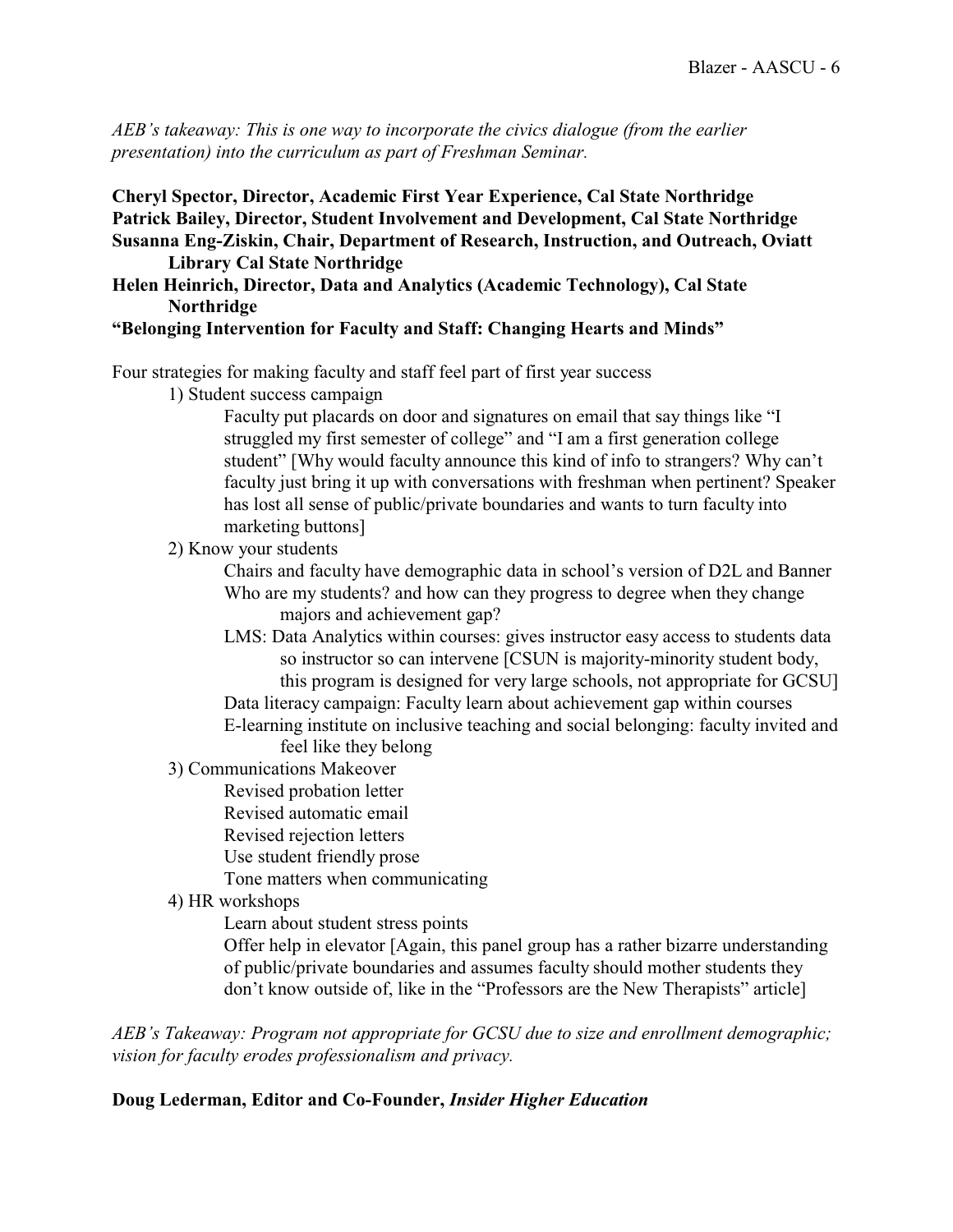### **"Challenges and Opportunities for AASCU Institutions in Today's Higher Ed Landscape"**

|  | Strengths of higher ed |  |
|--|------------------------|--|
|--|------------------------|--|

Differentiation/range of higher ed

- History of excellence (definition of excellence is changing, for instance, flagships and racial/economic diversity)
- Democratization
- Relative independence
- Tradition of liberal ed
- Universities as knowledge producers
- Colleges as community anchors

#### Weaknesses

- Labor intensiveness
- Rising prices/student debt
- Complacency/resistance to change
- Lack of measurement/evidence of performance (age if assessment, 25 years of assessment but not much progress)
- Decentralization (higher education as an industry: benefit of collaborative action,
	- systemic change)
- Mission complexity/conflict

#### **Opportunities**

Higher ed democratization elsewhere

US completion agenda

Innovation/technology (use of data allow for better understanding of students moving through system, efficacy)

## Threats

- Changing demographics (as pool of non traditional students expands, difficulties in educating) Taxation trends Doubts about value Accountability pressures
- The changing instructional workforce
- Alternative to higher ed

# Q&A

Strength: AASCUs foster civic participation/engagement

- Concern about thinking about college ed as job vocation
- Question about how state legislatures want to commercialize the production of knowledge
- Opportunity to publish about how to teach
- Weakness: reduction of state support, result in Deans etc shifting to fundraising and resulting in burn out and changing jobs (things that used to get done don't get done or delegated to people who aren't seasoned)

Problem: effect of state politics/laws on how state universities are run

Threat of bad accountability measures is severe (for example effect on schools serving underserved students when state legislature makes policy of grad rates over